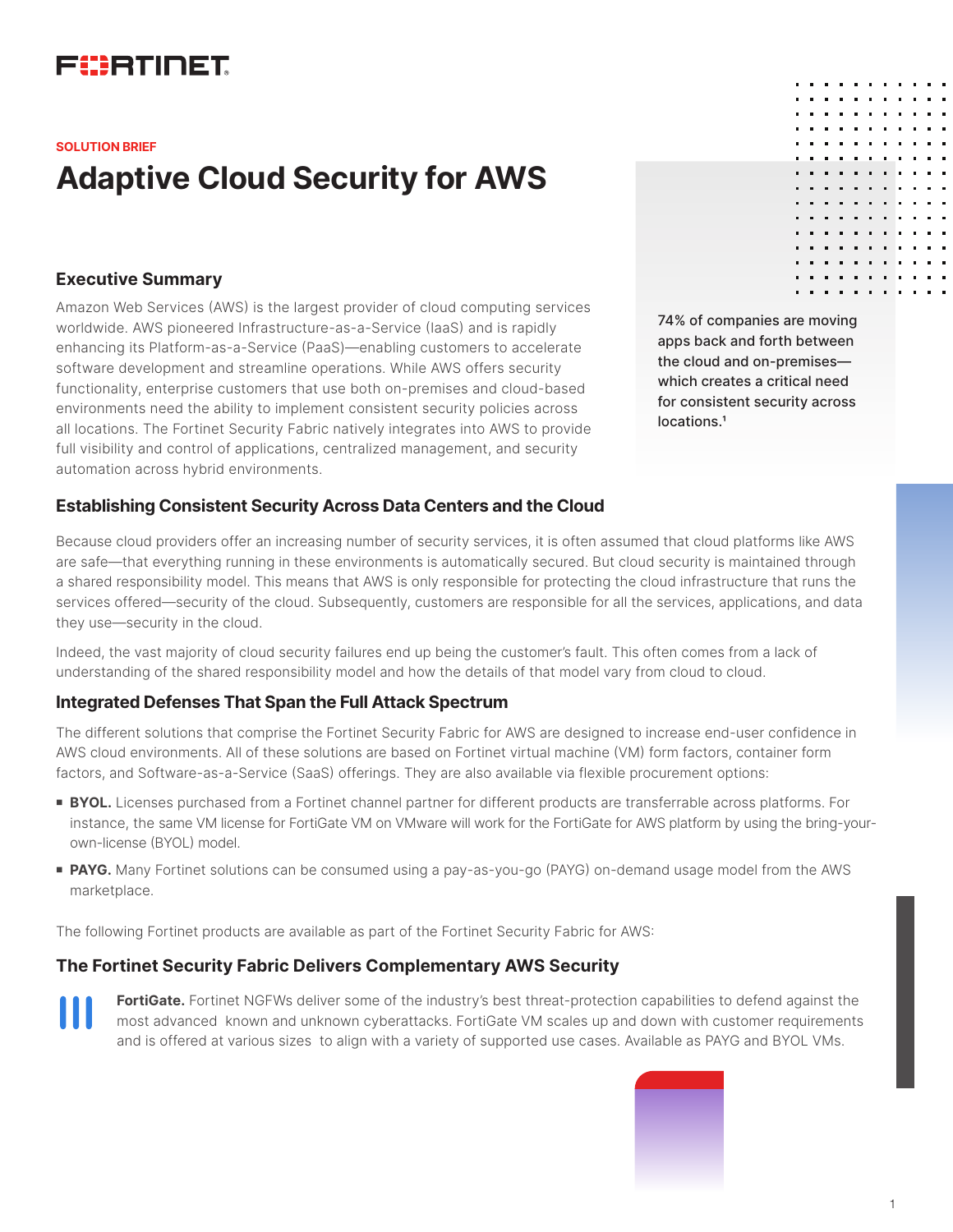

**FortiWeb.** Fortinet WAFs protect hosted web applications from attacks that target known and unknown exploits. Using multilayered and correlated detection methods, FortiWeb defends applications from known vulnerabilities and from zero-day threats. Available as PAYG and BYOL VM or SaaS, as well as BYOL ECS container.



**FortiMail.** Fortinet secure email gateways (SEGs) utilize the latest threat intelligence from FortiGuard Labs to deliver consistently top-rated protection from common and advanced threats while integrating robust data-protection capabilities to avoid data loss. Available as BYOL VM.



**FortiSandbox.** Fortinet sandboxing solutions offer a powerful combination of advanced detection, automated mitigation, actionable insight, and flexible deployment to stop targeted attacks and subsequent data loss. Available as BYOL and PAYG VM.



**FortiManager.** Fortinet provides single-pane-of-glass management and policy controls across the extended enterprise for insight into networkwide, traffic-based threats. This solution includes features to contain advanced attacks as well as scalability to manage up to 10,000 Fortinet devices. Available as BYOL VM.



**FortiAnalyzer.** This solution collects, analyzes, and correlates data from Fortinet products for increased visibility and robust security alert information. When combined with the FortiGuard Indicators of Compromise (IOC) Service, it also provides a prioritized list of compromised hosts to allow for rapid action. Available as BYOL and PAYG VM.



**FortiCWP.** The Fortinet cloud workload protection service includes cloud security posture management (CSPM) capabilities that support visibility, compliance, data security, and threat protection. FortiCWP offers configuration assessment and compliance reports for global AWS cloud deployments complementing the in-line capabilities of FortiGate VMs, with application programming interface (API)-level protection for the public cloud. Available as BYOL subscription service.



**Fabric Connectors.** These enable open integration of the Fortinet Security Fabric to automate firewall and network security insertion into the AWS cloud with multiple existing components within a customer's ecosystem, as well as the ability to integrate with security intelligence services from AWS.

The Fortinet Security Fabric protects business workloads across both on-premises data centers and cloud environments providing consistent, multilayered security for applications on-premises and in the cloud. Specifically, the Security Fabric offers deep, multilayer protection and operational benefits for securing applications from known and unknown threats in and out of AWS, as well as for managing global security infrastructures from AWS. Key solution capabilities include:

**Single-pane-of-glass control and management.** The Security Fabric enables both cloud and on-premises security functionality to be centrally managed from within AWS, which helps eliminate human errors while reducing the time burden on limited IT resources. The Security Fabric delivers consistent security management using a consistent operational model.

**Cloud-native visibility and control.** Organizations gain in-depth visibility into AWS application deployments. They no longer need to plan for specific deployment configurations. Instead, they get closer to applying intent-based policies. By using dynamic address groups, logical naming of cloud-based resources, and AWS Guard Duty threat feeds, security policies can be implemented as Security Fabric resources that can scale out across the cloud infrastructure.

**Broad protection across the attack surface.** Fortinet offers the broadest set of network security products for AWS in the industry, giving organizations the ability to run any application anywhere, whether on-premises or in the cloud. Fortinet security performs identically and is best suited to address the operational requirements and constraints of AWS environments.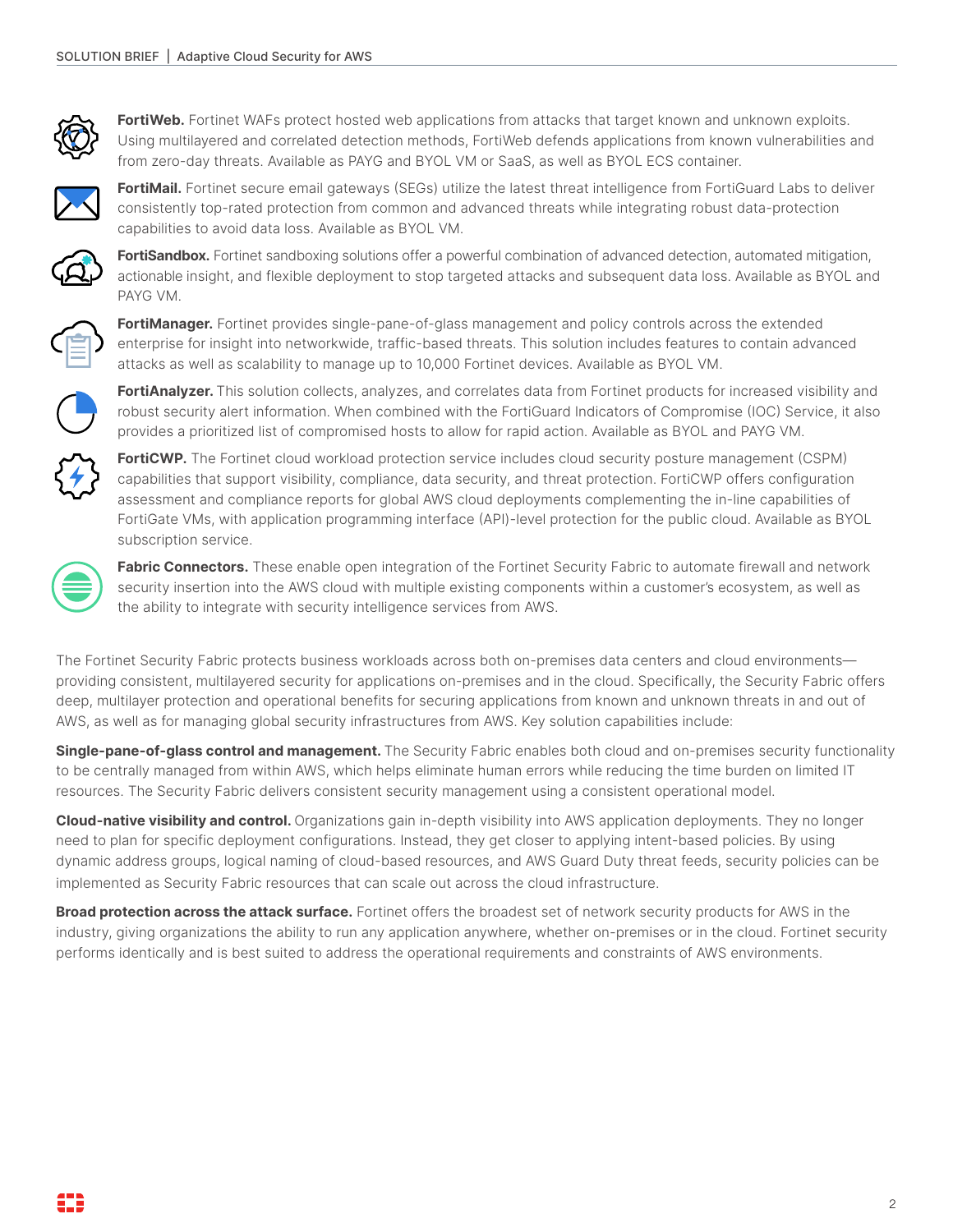

Figure 1: Fortinet adaptive cloud security for AWS.

**Protection from zero-day attacks.** Integrated Security Fabric solutions utilize the latest global threat intelligence (from FortiGuard Labs researchers) and also share local threat information in real time across the entire organization. This offers highly scalable zero-day attack protection that is fully integrated into AWS. It also helps to reduce the organization's risk from advanced persistent threats while increasing confidence for deploying applications at any scale in the cloud.

**Compliance ready.** Fortinet solutions offer best-in-class protection to help organizations comply with current industry standards like Payment Card Industry Data Security Standard (PCI DSS), Health Insurance Portability and Accountability Act (HIPAA), as well as data privacy laws such as the European Union's General Data Protection Regulation (GDPR).

### **Securing an Array of AWS Public Cloud Threats**

The Fortinet adaptive cloud security solution extends the Fortinet Security Fabric to AWS—offering consistent, best-inclass enterprise security to AWS-based cloud environments. The Fortinet Security Fabric supports public cloud use cases that include:

**1. Network security.** Leveraging the scale and flexibility of the AWS infrastructure, organizations can build effective and low-friction network security solutions for their organizations. A Fortinet cloud security services hub leverages the AWS Virtual Private Cloud (VPC) construct for implementing scalable, multi-layered security functionality into a single VPC per region. At the same time, it allows the rest of the organization's business units to operate autonomously using their own VPCs. Business units only need to attach their VPCs to the Cloud Services Hub VPC using a transit gateway (or other form of VPC peering).

A FortiGate VM next-generation firewall (NGFW) is at the heart of a cloud security services hub solution. FortiGate VM unique network performance, cloud integration, and

scalability allows security teams to maintain consistent protection and visibility while supporting productivity across their broader organizations. A Fortinet cloud security services hub solution supports specific needs that include:

- **sD-WAN.** When connecting multiple branches to the hub, organizations have the benefits of FortiGate Secure SD-WAN functionality with improved quality of experience (QoE), visibility, and branch network security for applications running in AWS.
- **Hybrid cloud.** When high-speed connectivity is required, the hub can provide secure site-to-site connectivity; this provides an ideal hybrid cloud solution due to opposite usage patterns from users and backups or machines. FortiGate also integrates with AWS Outpost to protect access to local networks and the internet.
- **NOC to VPC segmentation.** The hub's centralized nature provides an ideal place to define security policies for traffic between different business units and applications.
- **Remote access.** The hub is also the ideal place for terminating any remote access connections into the organization's applications and infrastructure—whenever VPN connectivity is required.

The Fortinet FortiGate VM integrates with AWS Transit Gateway and Gateway Load Balancer (GWLB) to help organizations simplify and secure their Amazon VPC environments while improving high availability and scaling. Fortinet also offers Fortinet Managed IPS Rules to deliver curated and automatically updated rulesets for AWS Network Firewall based on the latest threat information from FortiGuard Labs.

**2. Application and web security.** An increasingly essential percentage of modern business applications are deployed over public cloud infrastructures in general and via AWS in particular. At the same time, web applications are responsible for a high number of breaches. More than